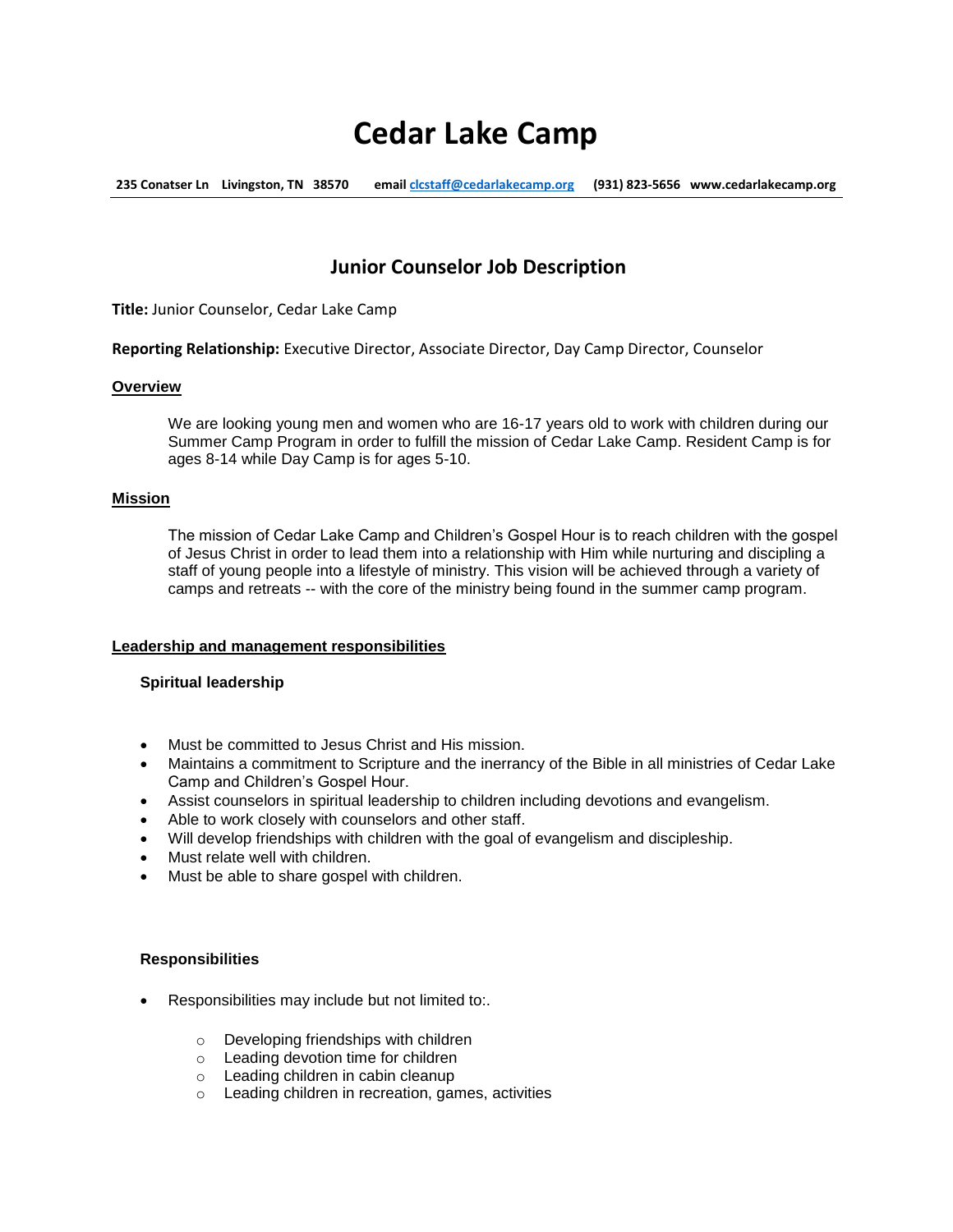- $\circ$  Ensuring camper's hygiene (make them take a bath at least once during the week!)
- $\circ$  Participating in camp activities such as Colors, Polar Bear, Capture the Flag, etc.
- o Keeping a watchful eye on campers at pool
- o Keeping campers focused during campfires
- o Leading campers during mealtimes
- o Looking for opportunities to share gospel of Christ with campers
- $\circ$  Dealing with problems that may arise (tensions, gossip, rowdiness, bullying, etc.)
- $\circ$  Representing Cedar Lake Camp in a positive manner to parents and other important constituents
- o Ensuring safety of campers
- o Submitting to and taking direction from Executive Director, Associate Director, Board Members and other SR Staff
- o Being an example of Christ for campers and fellow staff

#### **Facilities management**

- Responsible for cleanliness and order of facilities associated with job duties (primarily your cabin and Pavilion during Day Camp)
- Responsible for clean, orderly, and safe activity areas (fishing shed, canoe area, craft cabin, etc.)

# **Community**

- Represents Cedar Lake Camp in a positive manner to parents and family members as appropriate.
- Represents Cedar Lake Camp to community as opportunities arise.

#### **Other**

- Responsible for performing other duties as assigned by directors.
- Prefer an individual who is acquainted with and committed to Cedar Lake Camp's mission, vision and culture.

#### **Requirements**

#### **Spiritual**

- Is a mature evangelical Christian with a close walk with the Lord.
- Fully supports and is willing to sign -- the Children's Gospel Hour doctrinal statement.
- Fully supports and is willing to sign the Children's Gospel Hour bylaws.
- An **active member** in good standing at an evangelical church.
- Able to share the Christian faith with children/ young people.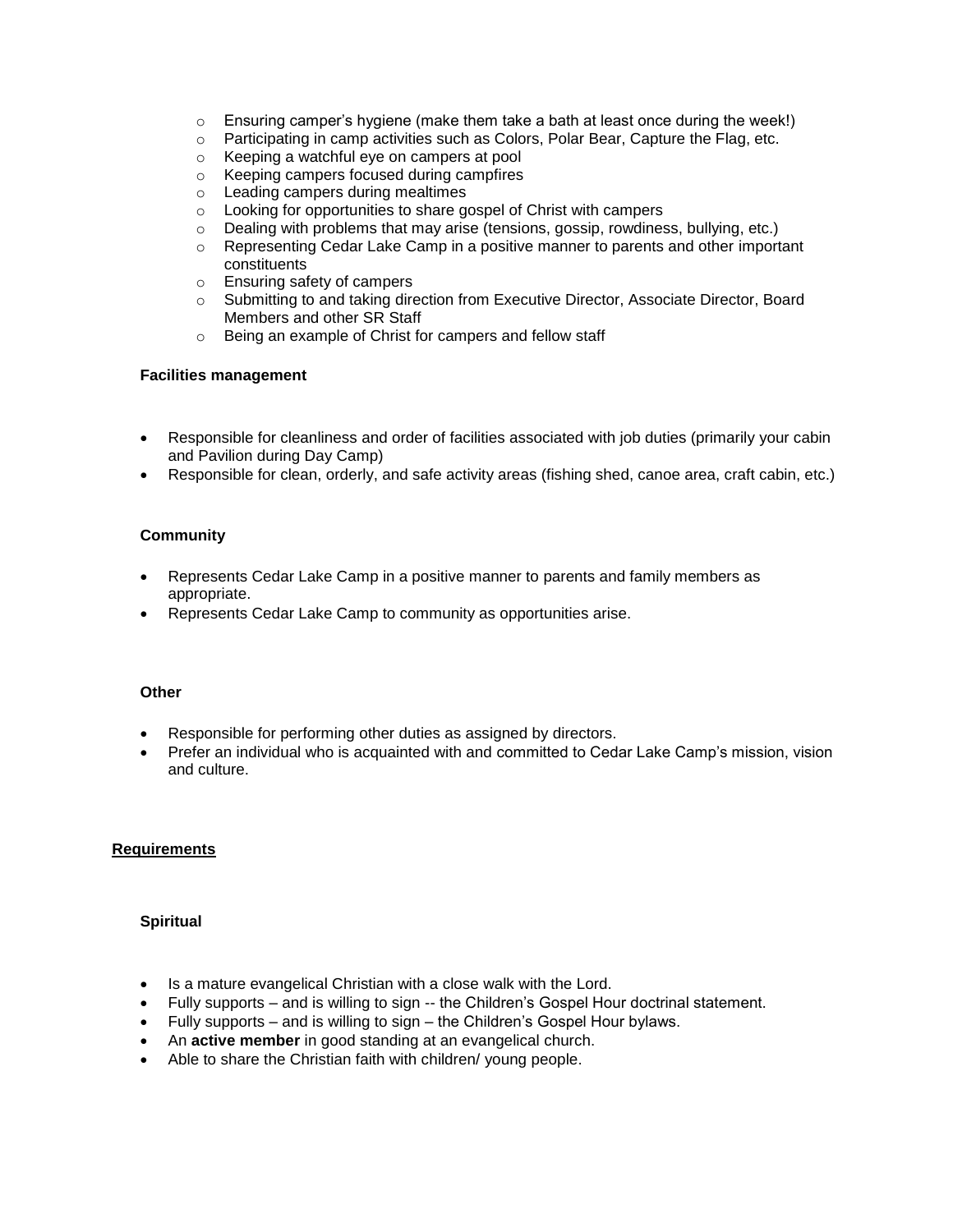# **Other**

• Is at least 16 years old

# **Experience**

- Prefer experience in resident camp, day camp and adventure camp programs.
- Experience working with young people.
- Understands the purposes of Christian camping

# **Personal characteristics**

- Christ-like attitude
- Can be trusted with children and young people
- A heart of service and humility
- A faithful team player
- Able to give encouragement and handle constructive critiques
- Able to work with, take direction and coaching from, submit to, and cooperate with Executive Director and other staff
- Able to relate well to children and young people
- Able to relate well to parents and other important constituents
- A heart for ministering to children and young people
- Wisdom and discernment
- Ability to motivate others
- Highest levels of integrity
- Self-starter
- Hard worker
- Excellent people skills
- Strong leadership skills
- Strong project-management skills
- Commitment to excellence in everything
- A good fit for Cedar Lake Camp
- Ability to manage both the big picture and the details
- Able to define problems and then solve them effectively
- General willingness to do what is necessary, even if some tasks do not fall under job description
- Organized
- Not lazy; productive
- Believes in and adheres to Mission Statement and Doctrinal Statement
- Clear criminal background and credit checks
- Great recommendations
- Stable marriage (if married); not divorced
- Good health
- Emotionally and spiritually mature
- Keeps word
- Responsible with finances both personally and professionally